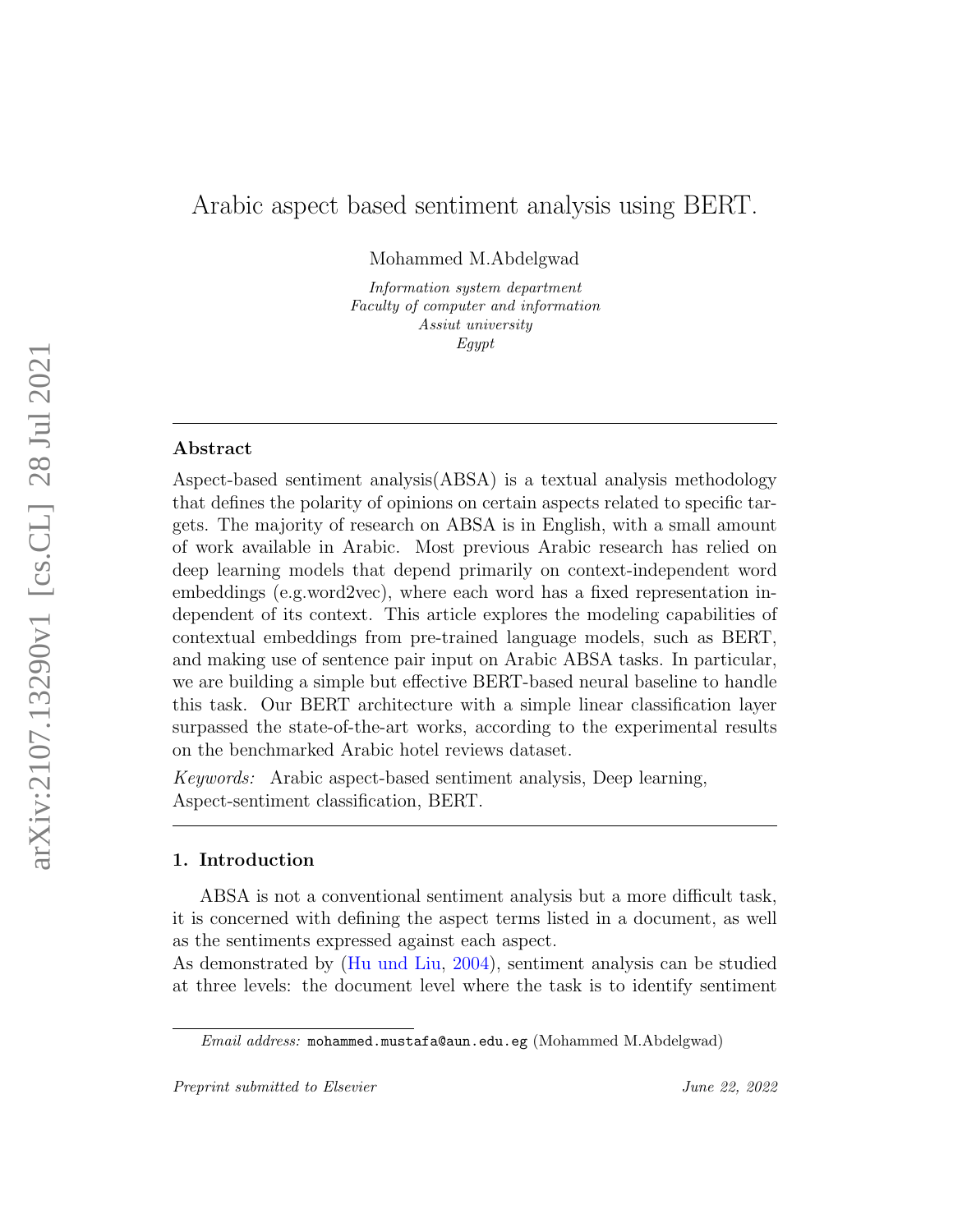polarities (positive, neutral, or negative) that is indicated throughout the entire document. The sentence level is concerned with classifying sentiments relevant to a single sentence. But the document contains many sentences and each sentence may contain multiple aspects with different sentiments, so the document and sentence level sentiment analysis may not be accurate and need another suitable type that makes this fine-grained analysis called ABSA.

ABSA was first launched on SemEval-2014 [\(Pontiki u. a.,](#page-13-0) [2014\)](#page-13-0), with the introduction of datasets containing annotated restaurant and laptop reviews. ABSA's work was largely replicated at SemEval over the next two years [\(Pontiki u. a.,](#page-13-1) [2015,](#page-13-1) [2016\)](#page-13-2) as the task has extended into various domains, languages, and challenges. SemEval-2016 provided 39 datasets in 7 domains and 8 languages for the ABSA task, additionally, the datasets were provided with Support Vector Machine (SVM) as a baseline evaluation procedure.

There are three primary tasks common to ABSA, as mentioned in [\(Pontiki](#page-13-2) [u. a.,](#page-13-2) [2016\)](#page-13-2); aspect category identification (Task 1), aspect opinion target extraction (Task 2), and aspect polarity detection (Task 3). In this paper, we concentrated only on Task 3.

Neural Network (NN) variations have been applied to many Arabic NLP applications such as Sentiment Analysis [\(Kwaik u. a.,](#page-12-0) [2019\)](#page-12-0), machine translation [\(Ameur u. a.,](#page-11-1) [2017\)](#page-11-1), named entity recognition [\(Khalifa und Shaalan,](#page-12-1) [2019\)](#page-12-1), and speech recognition [\(Algihab u. a.,](#page-11-2) [2019\)](#page-11-2) and the highest results were obtained.

Using word embedding or distributed representations enhances neural network efficiency and improves the performance of DL models, therefore, it has been applied as a preliminary layer in various DL models.

Two types of word embeddings are available: contextualized and non contextualized word embeddings. Most of the research available on Arabic ABSA is based on non-contextualized word embedding such as (word2vec and fast-Text). The main drawback of non-contextualized word embeddings is the presentation of a set of static word embeddings that do not take into account the various contexts in which they may appear.

In contrast, pre-trained language models based on transformers such as BERT can provide dynamic embedding vectors which change by changing the context of words in the sentences, this made it more encouraging to use BERT in many tasks via fine-tuning on the downstream dataset related to the task. Despite the fact that Arabic has a significant number of speakers (estimated to be around 422 million [\(Alsharhan und Ramsay,](#page-11-3) [2020\)](#page-11-3)) and is a morpholog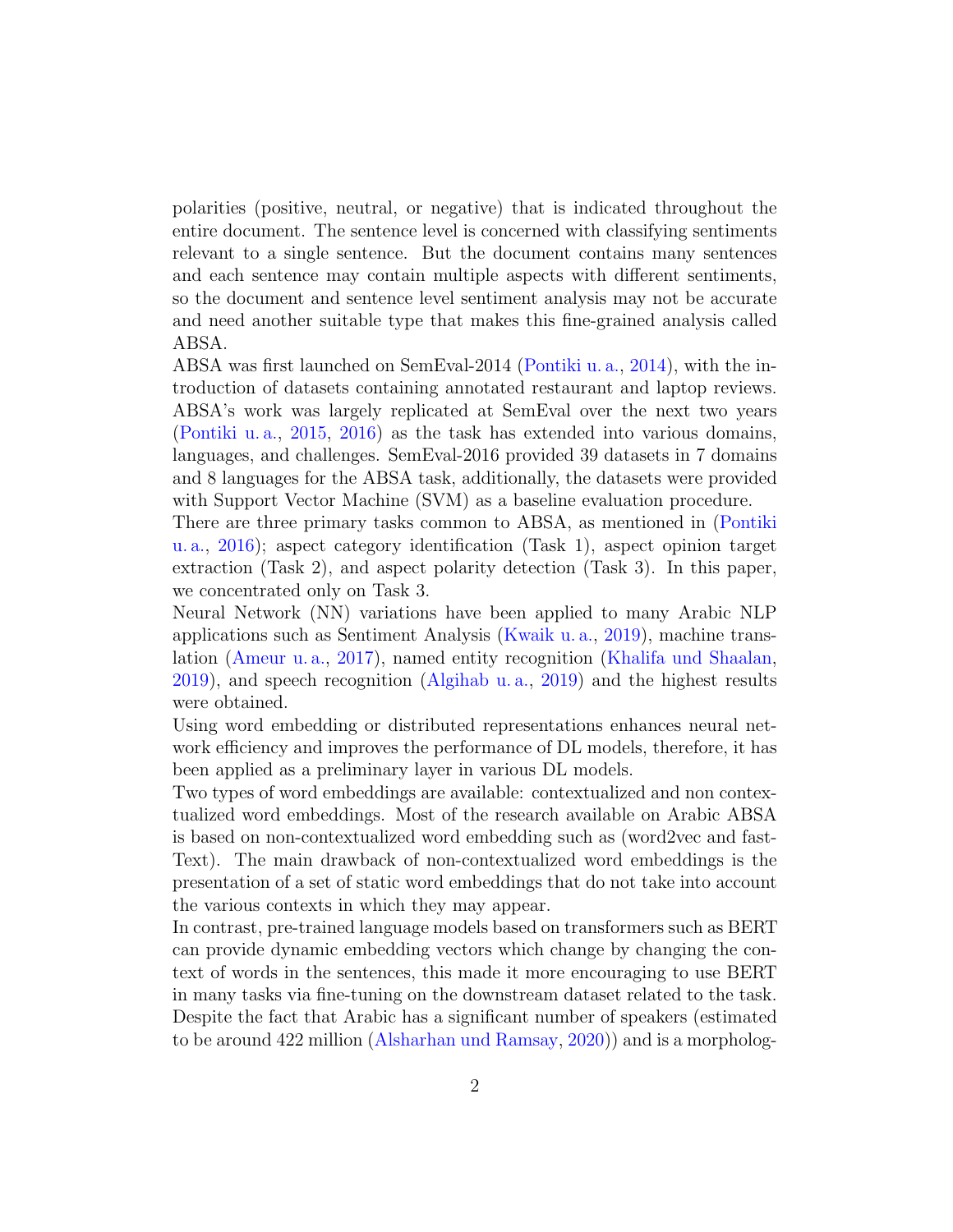ically rich language, the number of studies in Arabic aspect-based sentiment analysis is still restricted.

The following are the paper's key contributions:

- This paper examines the modeling competence of contextual embedding from pre-trained language models such as BERT with sentence pair input on Arabic aspect sentiment classification task.
- A simple BERT based model with a linear classification layer was proposed to solve aspect sentiment polarity classification task. Experiments conducted on the Arabic hotel reviews dataset demonstrated that, despite the simplicity of our model, it surpassed the state-of-theart works.

The rest of the paper is organized as follows. Section 2 addresses the related work; Section 3 illustrates the proposed model; Section 4 explains the dataset and the obtained results; finally, section 5 concludes the paper.

## 2. related work

ABSA is an area of SA with research methodologies divided into two approaches: standard machine learning techniques and DL-based techniques. ABSA's earliest efforts depended mainly on machine learning methods that mainly focus on handcrafted features like lexicons to train sentiment classifiers [\(Jiang u. a.,](#page-12-2) [2011\)](#page-12-2)[\(Kiritchenko u. a.,](#page-12-3) [2014\)](#page-12-3), while these methods are effective but rely heavily on the efficiency of handcrafted features. Subsequently, a set of methods based on neural networks consisting of a word embedding layer followed by a neural architecture were developed for the ABSA task and pretty results were achieved [\(Tang u. a.,](#page-14-0) [2015;](#page-14-0) [Zhang u. a.,](#page-15-0) [2016;](#page-15-0) [Poria u. a.,](#page-13-3) [2016\)](#page-13-3).

Several attention-based models have been applied to the ABSA task for its ability to focus on important parts of the sentence related to aspects [\(Wang](#page-14-1) [u. a.,](#page-14-1) [2016\)](#page-14-1) [\(Yang u. a.,](#page-14-2) [2017\)](#page-14-2), but a single attention network maybe not enough at capturing key dependency attributes between context and targets especially when the sentence is long, so multiple attention networks were proposed to solve this problem [\(Chen u. a.,](#page-11-4) [2017;](#page-11-4) [Ma u. a.,](#page-12-4) [2017\)](#page-12-4).

In order to resolve the question-answering problem, the authors of [\(Weston](#page-14-3) [u. a.,](#page-14-3) [2014\)](#page-14-3) have developed the memory network concept (MemNN), which was later adopted in several NLP challenges including ABSA[\(Tang u. a.,](#page-14-4)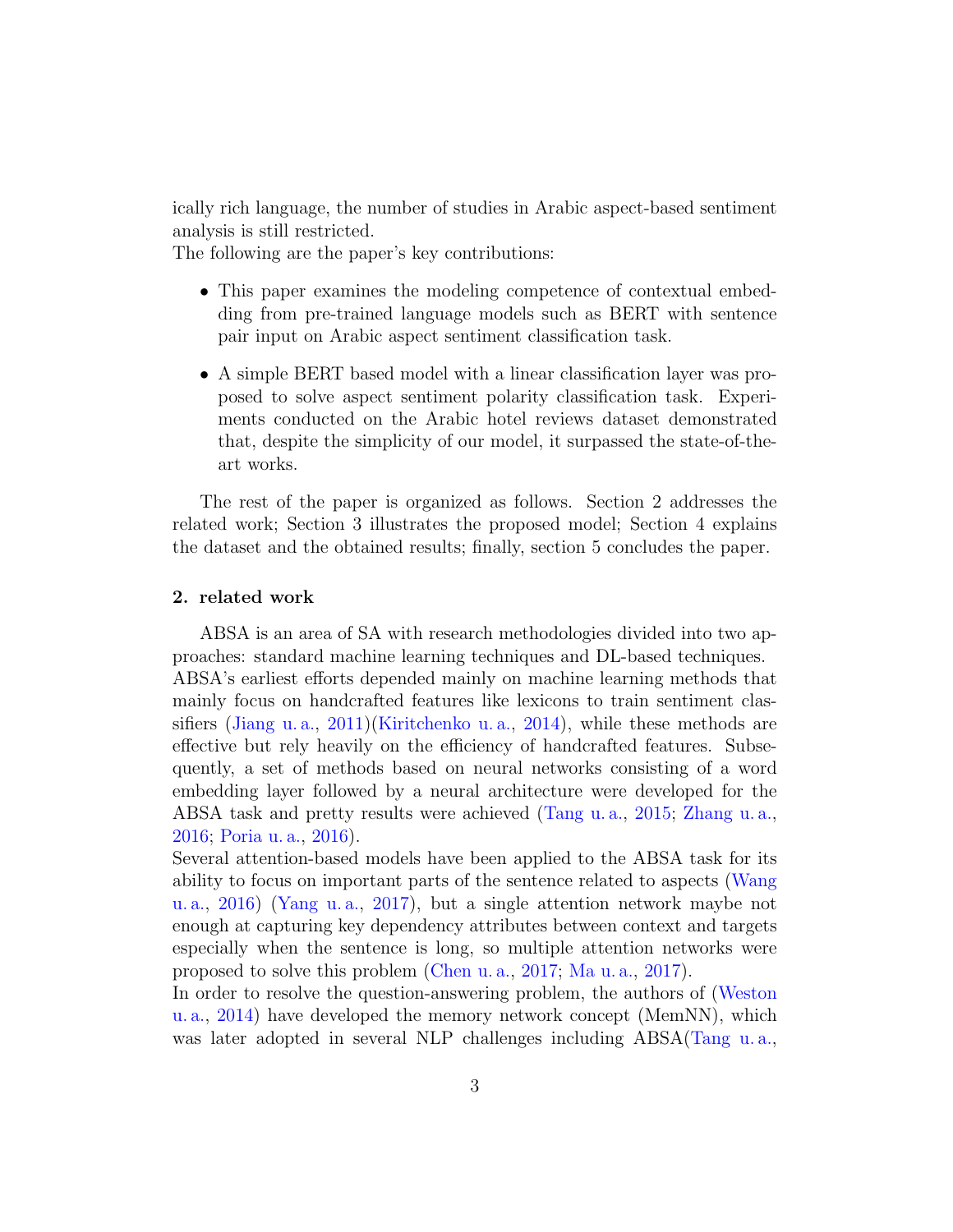# [2016;](#page-14-4) [Tay u. a.,](#page-14-5) [2018,](#page-14-5) [2017\)](#page-14-6).

Pre-trained language models have recently played a vital role in many NLP applications, as they can take advantage of the vast volume of unlabeled data to learn general language representations; Elmo [\(Peters u. a.,](#page-12-5) [2018\)](#page-12-5), GPT [\(Radford u. a.,](#page-13-4) [2018\)](#page-13-4), and BERT [\(Devlin u. a.,](#page-11-5) [2018\)](#page-11-5) are among the most well-known examples. The authors of  $(Li u. a., 2019)$  $(Li u. a., 2019)$  $(Li u. a., 2019)$  studied the use of BERT embeddings with several neural models such as a linear layer, GRU model, self-attention network, and conditional random field to deal with the ABSA task. In [\(Sun u. a.,](#page-14-7) [2019\)](#page-14-7) the authors have demonstrated that, treating ABSA as a sentence pair classification task by building auxiliary sentence as input to the BERT, significantly improved the results. The strength of BERT embeddings in ABSA was further investigated by [\(Hoang u. a.,](#page-11-6) [2019;](#page-11-6) [Bhoi und Joshi,](#page-11-7) [2018;](#page-11-7) [Xu u. a.,](#page-14-8) [2019;](#page-14-8) [Nurifan u. a.,](#page-12-7) [2019\)](#page-12-7).

In general, Arabic ABSA research development is slower than English. [\(Ruder](#page-13-5) [u. a.,](#page-13-5) [2016b\)](#page-13-5) combined aspect embedding with each word embedding and sent the mixture to CNN model to address aspect polarity and category identification tasks. Subsequently, [\(Ruder u. a.,](#page-13-6) [2016a\)](#page-13-6) took advantage of modeling internal information related to the hierarchical review structure in solving the ABSA task.

Two supervised machine learning-based techniques, RNN and SVM supplemented with a set of handcrafted features, were suggested by [\(Al-Smadi u. a.,](#page-10-0) [2018\)](#page-10-0) and excellent results were achieved using SVM but RNN was faster in terms of training execution time. [\(Al-Smadi u. a.,](#page-10-1) [2019\)](#page-10-1) combined aspect embedding with each word embeddings to motivate learning the connections between context words and targets and send the mixture to LSTM, then applied the attention mechanism for focusing on context words related to specific aspects. (Abdelgwad u. a., 2021) proposed applying IAN network supported with Bi-GRU for extracting target and context representations in a better manner. [\(Al-Dabet u. a.,](#page-10-2) [2021\)](#page-10-2) proposed applying deep memory network based on a stack of IndyLSTM supplemented with recurrent attention network to solve aspect sentiment classification task.

In this paper, a simple BERT-based model with sentence pair input and a linear classification layer was proposed to solve the Arabic ABSA task and state-of-the-art results were achieved on the Arabic hotel reviews dataset.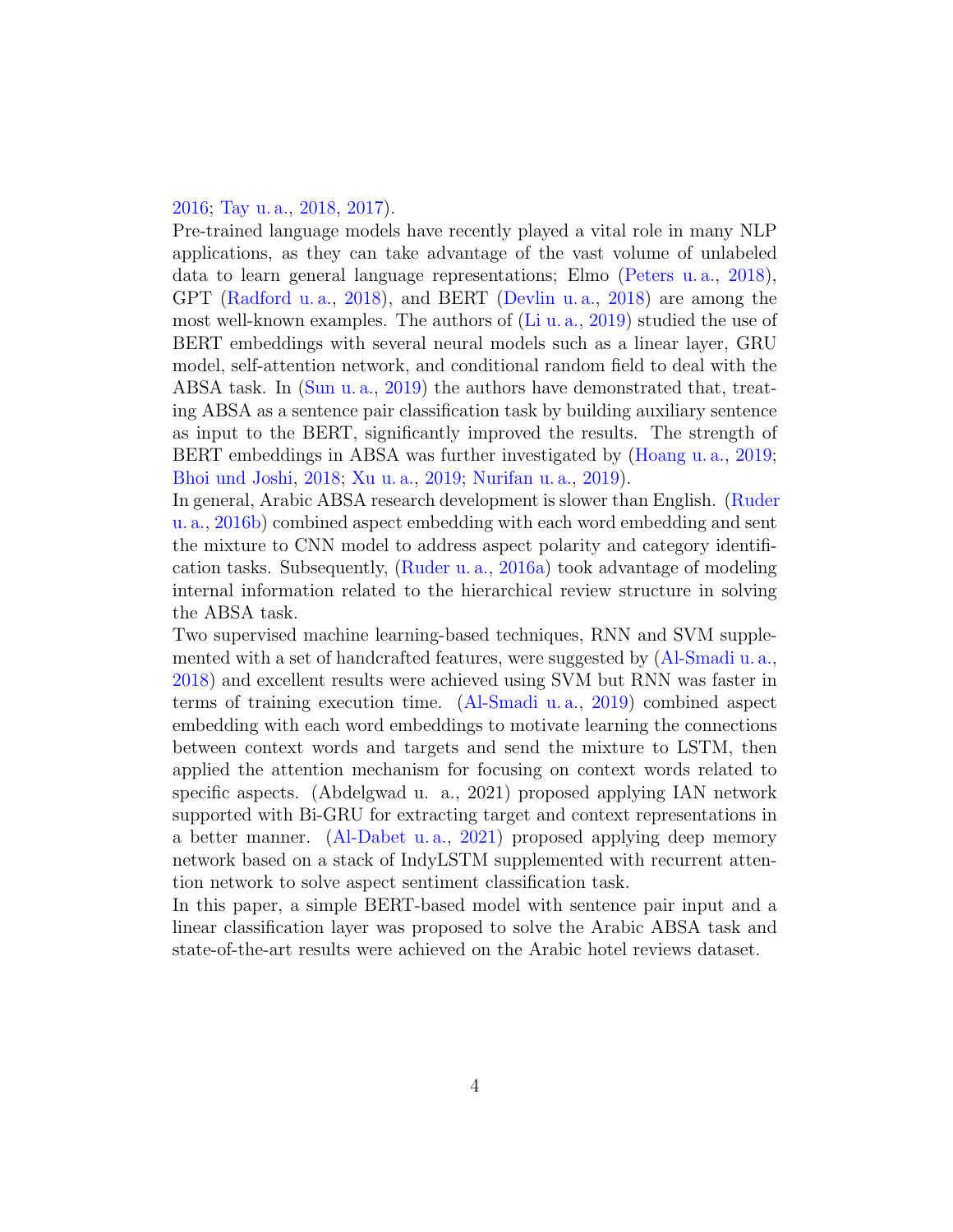# 3. model

BERT (Bidirectional Encoder Representations from Transformers) is a deep learning technique for natural language processing (NLP) in which deep neural networks use unsupervised language representation and bidirectional models built on Transformers (a deep learning algorithm in which each output element is linked to each input element and the weightings between them are dynamically determined based on their relation using the attention mechanism). BERT is pre-trained on two separate but related NLP tasks using the bidirectional capability: Masked Language Modeling and Next Sentence Prediction. BERT effectively handles ambiguity, which is the most difficult aspect of understanding natural language, and can reach high degree of accuracy in analyzing languages close to human beings. We first use the BERT portion with L transformer layers to measure the corresponding contextualized representations for the T-length input token sequence. These contextual representations are then fed to the task-specific layer to predict sentiment polarity labels. The overall architecture of the proposed model is depicted in Figure [1.](#page-5-0)

## 3.1. Auxiliary Sentence

Since the BERT model accepts a single or pair of sentences as input, and due to the ability and effectiveness of the BERT model in dealing with sentence pair classification tasks resulted from both the unsupervised masked language model and next sentence prediction tasks, the ABSA task can be transformed into a sentence-pair classification task using the pre-trained BERT model, with the first sentence containing words that express sentiments within the sentence, and the second sentence containing information related to the aspect (the auxiliary sentence). In other words, the model receives the review sentence as the first sentence and the aspect terms as an auxiliary sentence and the task would be to determine the sentiments towards each aspect.

## 3.2. BERT as Embedding layer

In comparison to the conventional word2vec embedding layer that offers static context-independent word vectors, the BERT layers offer dynamic context-dependent word embeddings by taking the entire sentence as input then calculating the representation of each word by extracting information from the entire sentence.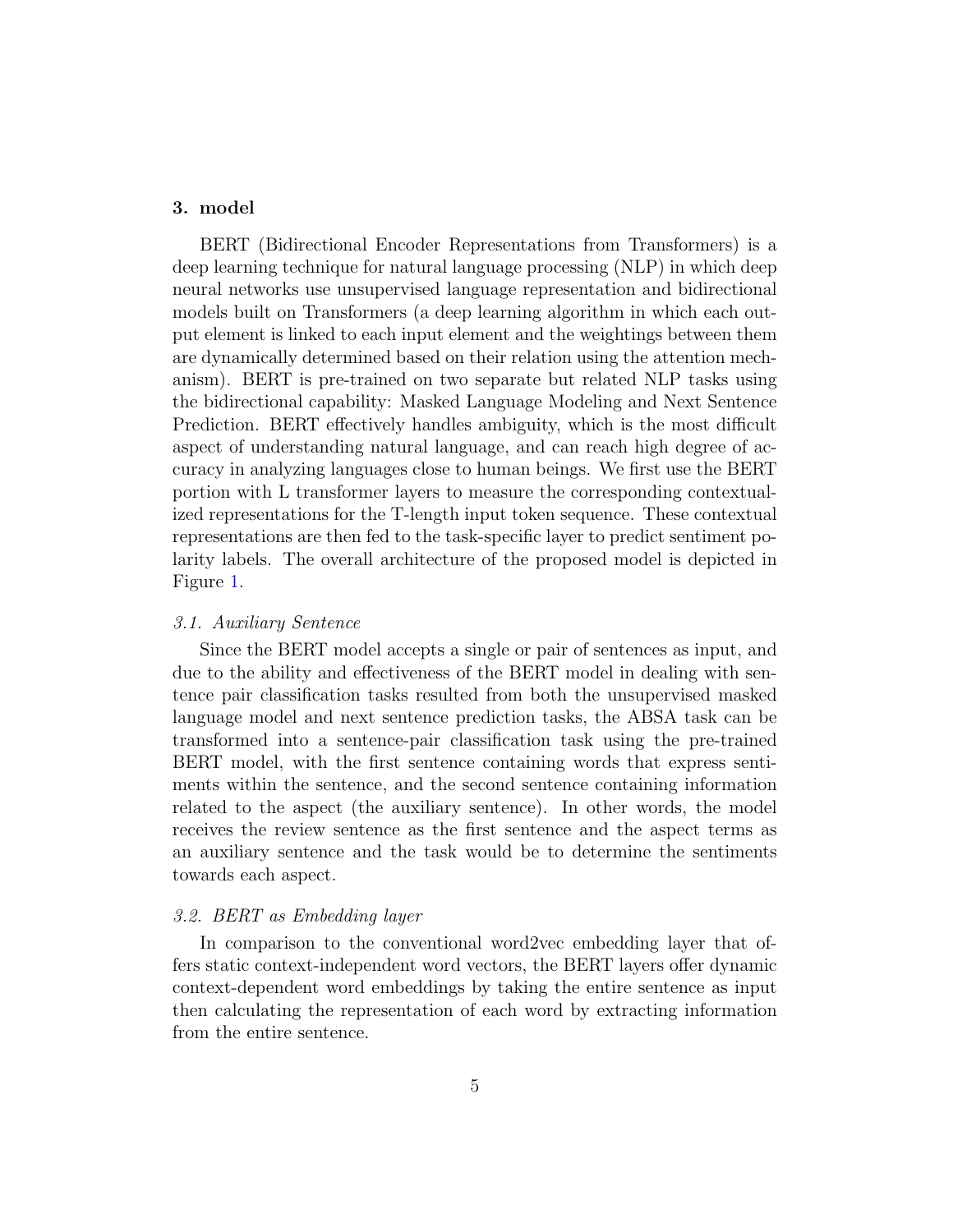

<span id="page-5-0"></span>Figure 1: Model overall architecture.

Inputs are processed in a special way by BERT, where sentences are tokenized first, as usual in every model, additionally, extra tokens are inserted at the start [CLS] and end [SEP] of the tokenized sentence. Then due to the utilization of self attention mechanism that enables BERT models to process tokens in parallel, and to deal with the next sentence prediction task, some special embedding tokens must be added to include all necessary information.

The tokenized sentence with [CLS] and [SEP] tokens are first fed into the embedding layer, which results in tokens embeddings, those tokens embeddings don't include position information which added by means of position embeddings. Finally, it must be determined whether each token is associated with sentence A or B, this is possible by creating a new fixed token known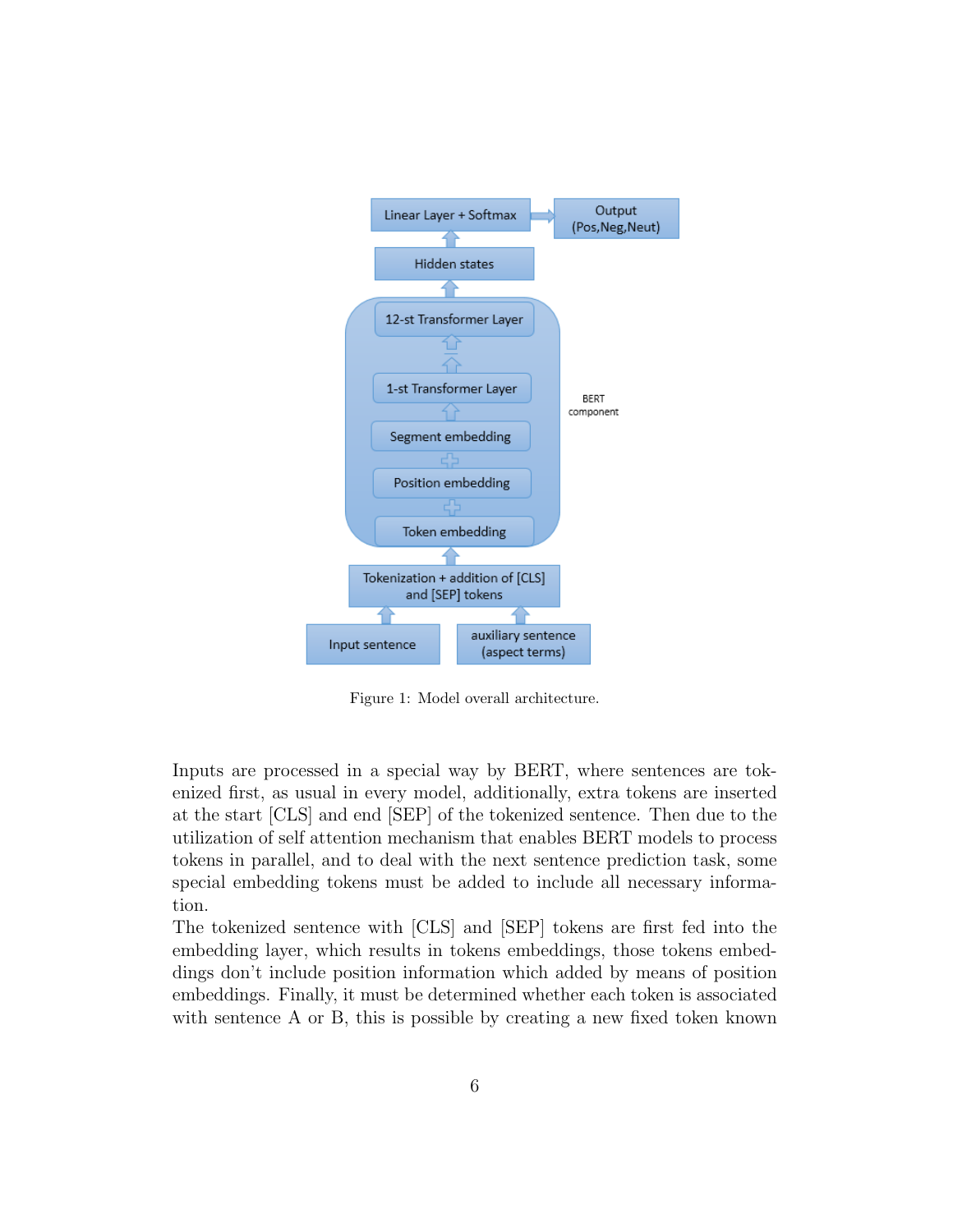as a segment embedding.

Then combine the token embeddings, segment embeddings, and position embeddings for each token and feed the mixture into  $L$  transformer layers to optimize token level feature. The output representation  $H^{l-1}$  from the  $l-1$ transformer layer is fed as input into the next layer l where  $l \in [1, L]$ . The representation  $H^l = \{h_1^l, ..., h_t^l\}$  at the l-th layer is calculated as follows :

$$
Hl = Transformer(Hl-1)
$$
\n(1)

where  $t$  refers to the number of input tokens. Outputs from the last transformer layer  $H^L$  are considered as full contextual representations for the input tokens and are used as input to the task specific layer.

## 3.3. Design of Downstream Model

In order to identify sentiment polarities toward aspects (i.e task 3), word embeddings extracted from the BERT model are fed into a task-specific layer, a simple linear layer in our case, where both the input  $h_t^l$  and the weight W (the learnable parameters) matrices are multiplied with the addition of the bias term b to transform their incoming features to output features in a linear manner. The softmax function is then used to determine the likelihood of each category P.

$$
P = softmax(W^T h_t^l + b)
$$
\n<sup>(2)</sup>

## 4. experiments

#### 4.1. Data and baseline research

We conducted our experiments on the Arabic Hotel Reviews Dataset, which was presented in SemEval-2016 in support of ABSA's multilingual task involving work in 8 languages and 7 domains [\(Pontiki u. a.,](#page-13-2) [2016\)](#page-13-2). There are 19,226 training tuples and 4802 testing tuples in the dataset. The XML schema was used to annotate the dataset. The dataset consists of a set of reviews, each review contains a number of sentences, with each sentence having three tuples: aspect-category, OTE, and aspect polarity. Figure [2](#page-7-0) depicts an XML snapshot that corresponds to an annotated review. The dataset supports both text-level annotations (2291 reviews) and sentencelevel annotations (6029 sentences). This study focused only on sentence-level tasks. The dataset's scale and distribution are explained in Table [1.](#page-7-1) Also, an SVM classifier supported with N-gram features was applied to the Arabic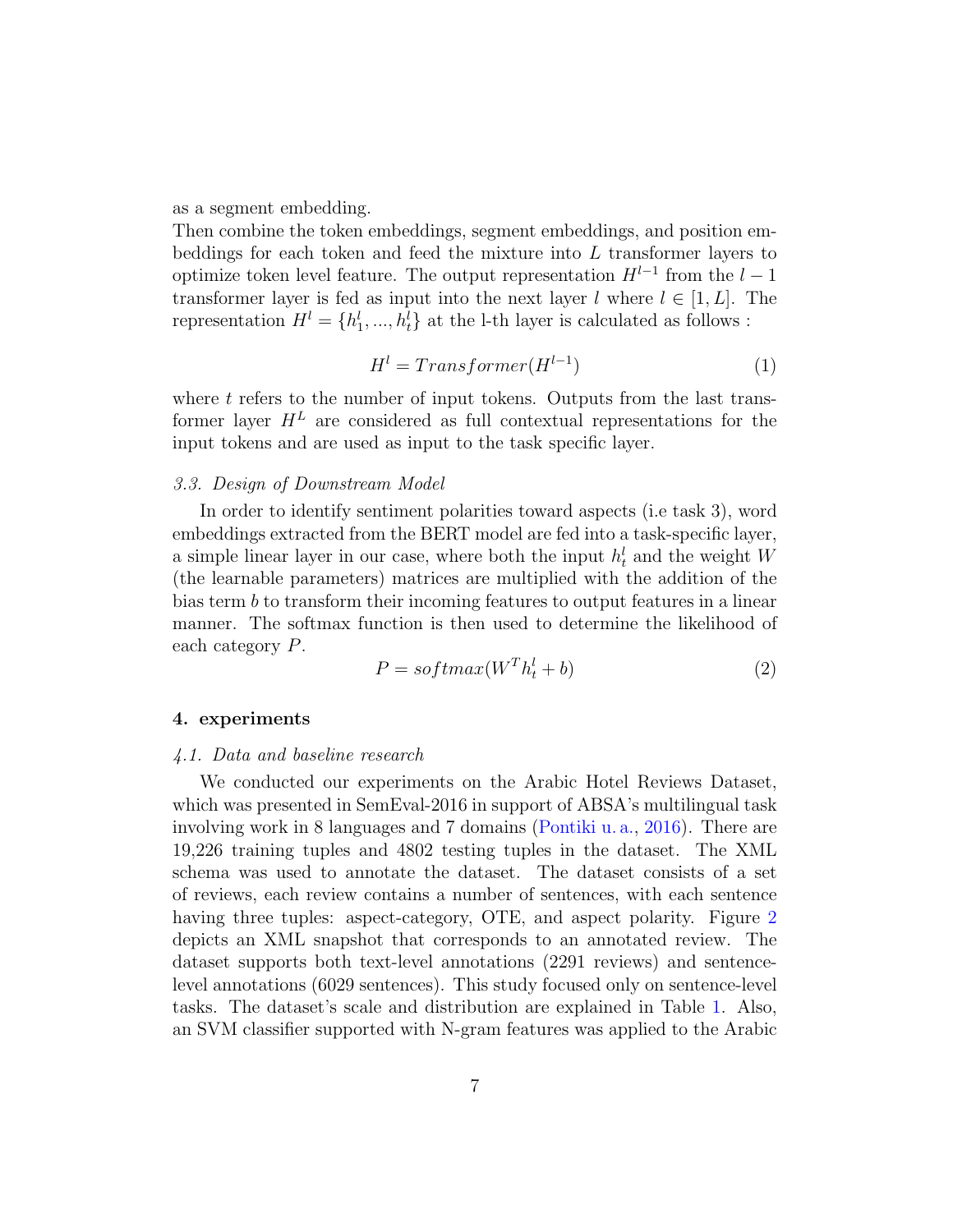

<span id="page-7-0"></span>Figure 2: Example of the Arabic Hotels Dataset Schema.

hotel review dataset for various ABSA tasks and was considered as baseline research to compare with.

<span id="page-7-1"></span>Table 1: The dataset's scale and distribution.

| TASK                    | <b>TRAIN</b> |          |        | <b>TEST</b> |                      |        |
|-------------------------|--------------|----------|--------|-------------|----------------------|--------|
|                         | text         | sentence |        |             | tuples text sentence | tuples |
| T1: Sentence-level ABSA | 1839         | 4802     | 10.509 | 452         | 1227                 | 2604   |
| T2: Text-level ABSA     | 1839         | 4802     | 8757   | 452         | 1227                 | 2158   |

#### 4.2. Evaluation method

In order to determine the effectiveness of the proposed model, the accuracy metric was adopted, which was defined as follows:

$$
Accuracy = \frac{correct\_predictions\_number}{overall\_samples\_number} \tag{3}
$$

Accuracy measures the number of correct samples to all samples, higher accuracy indicates better performance.

#### 4.3. Hyperparameters Setting

The pretrained "Arabic BERT" [\(Safaya u. a.,](#page-13-7) [2020\)](#page-13-7) was used, which was previously trained on about 8.2 billion words of MSA and dialectical Arabic. The BERT-Base model consisting of 12 hidden layers, 12 attention heads, and hidden size of 768 has been particularly used. Adam optimizer was used to fine-tune the model on the downstream task with a learning rate of 1e-5, dropout rate of 0.1, batch size of 24, and number of epochs equal to 10.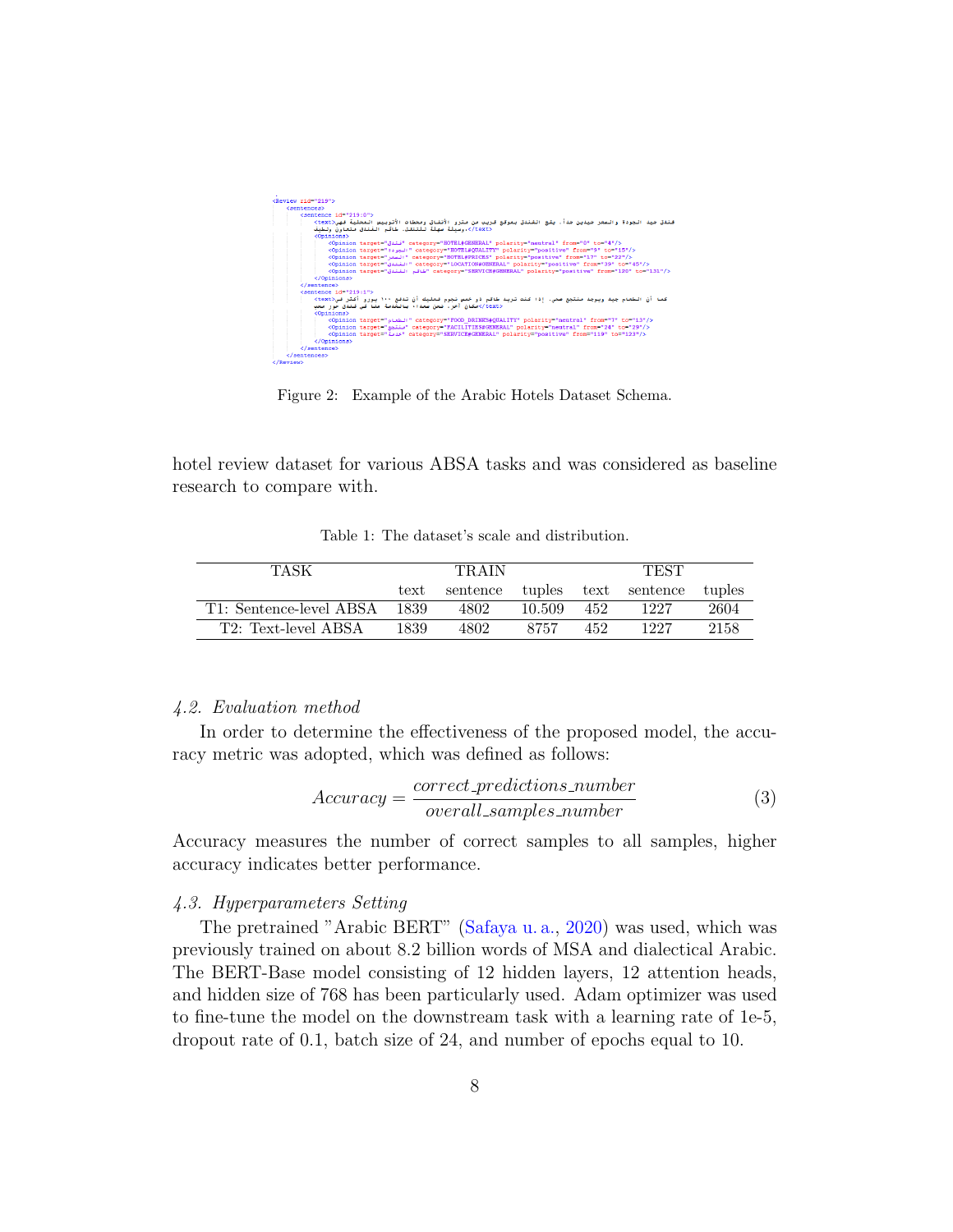#### 4.4. comparison models

Baseline trained SVM classifier enhanced with N-grams features [\(Pontiki](#page-13-2) [u. a.,](#page-13-2) [2016\)](#page-13-2).

INSIGHT-1 combined aspect embedding with each word embedding and fed the resulting mixture to CNN for Aspect sentiment analysis [\(Ruder u. a.,](#page-13-5) [2016b\)](#page-13-5).

HB-LSTM developed hierarchical bidirectional LSTM for ABSA, that can take advantage of hierarchical modeling information of the review in improving performance [\(Ruder u. a.,](#page-13-6) [2016a\)](#page-13-6).

AB-LSTM-PC combined aspect embedding with each word embeddings to motivate learning the connections between context words and targets, then applied the attention mechanism for focusing on context words related to specific aspects [\(Al-Smadi u. a.,](#page-10-1) [2019\)](#page-10-1).

IAN-BGRU Used Bi-GRU to extract hidden representations from targets and context, then applied two associated attention networks on those representations to model targets and their context in an interactive manner (Abdelgwad u. a., 2021).

MBRA made use of external memory network containing a stack of bidirectional lndy-lstms consisted of 3 layers, and a recurrent attention mechanism to deal with complex sentence structures [\(Al-Dabet u. a.,](#page-10-2) [2021\)](#page-10-2).

## 4.5. main results

Table [2](#page-9-0) shows that simply adding a basic linear layer on top of BERT, outperformed the baseline and achieved better results than many previous Arabic DL models. This is evidence of the effectiveness of Bert's contextual representations at encoding associations between aspect terms and context words. Moreover, the use of the auxiliary sentence further improved the results of the BERT model, which is apparent in the higher results of the BERT-pair model compared to the BERT-single, achieving state-of-the-art results.

#### 4.6. Overfitting Issue

Despite the use of Bert-base model "the smallest prerained version of Bert", the number of parameters seemed to be large (110M) for this task, which made us wonder: Is our model overfitting the downstream datat? so we trained the BERT-linear model on the Arabic hotel reviews dataset for 10 epochs and noticed the oscillating accuracy results on the development set after each epoch. As indicated in Figure [3,](#page-9-1) the accuracy results of the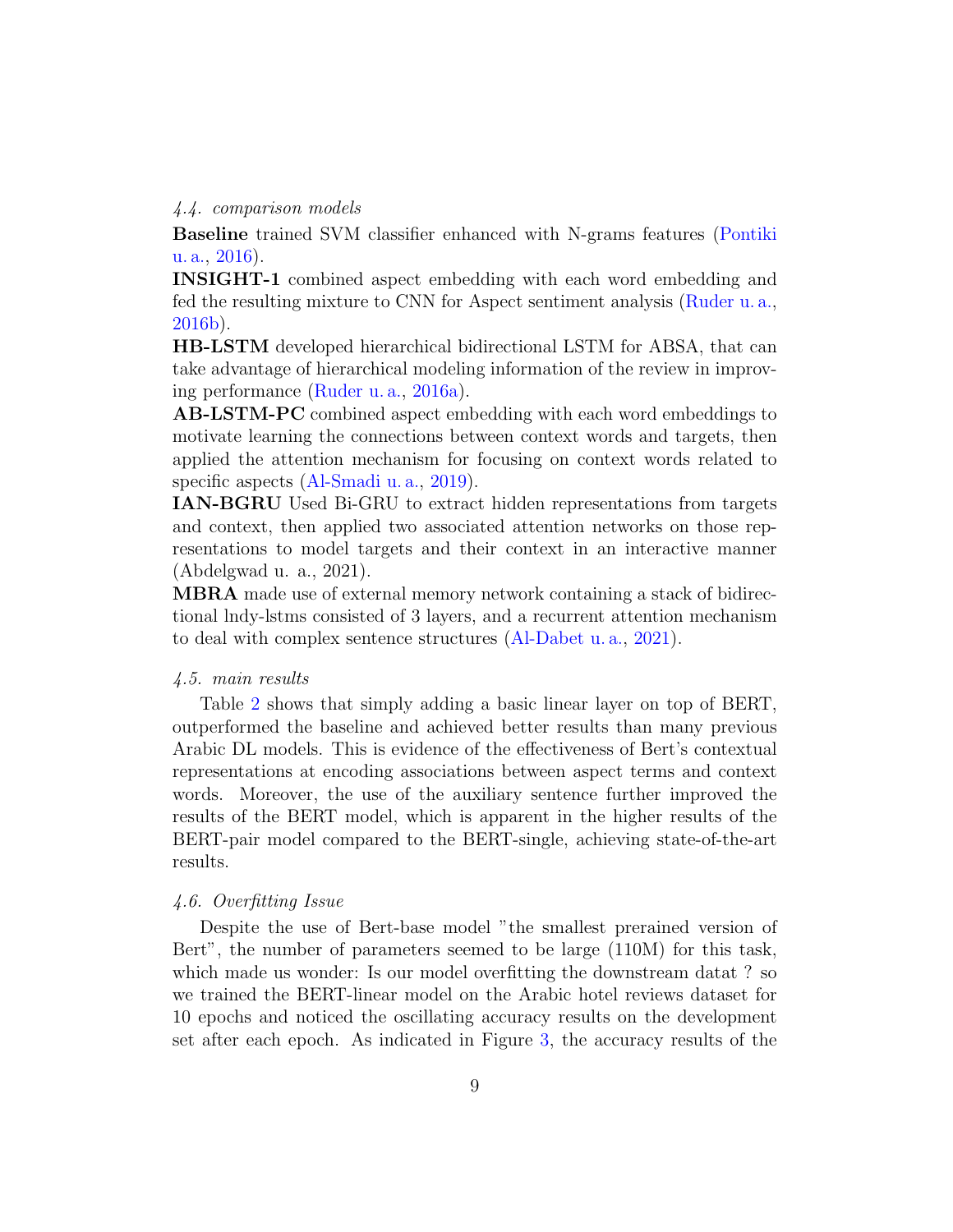<span id="page-9-0"></span>Table 2: Models Accuracy Results on T3

| Model                   | Accuracy |
|-------------------------|----------|
| <b>Baseline</b>         | 76.4     |
| AB-LSTM-PC              | 82.60    |
| INSIGHT-1 (CNN)         | 82.71    |
| <b>IAN-BGRU</b>         | 83.98    |
| <b>MBRA</b>             | 87.31    |
| BERT-Linear-single      | 85.93    |
| <b>BERT-Linear-pair</b> | 89.51    |

development set are relatively stable and do not decrease significantly as the training progresses, which reveals that the BERT model is extremely robust to overfitting.



<span id="page-9-1"></span>Figure 3: Performances on the Dev set.

## 4.7. finetuning or not

We investigated the effect of fine-tuning on the final results by keeping the parameters of the BERT component fixed during the training phase. Figure [4](#page-10-3) shows a simple comparison between the performance of the model when finetuning and when setting the parameters fixed. The general purpose BERT representation is obviously far from acceptable for the downstream task, and task-specific fine-tunning is necessary to use BERT's capabilities to increase performance.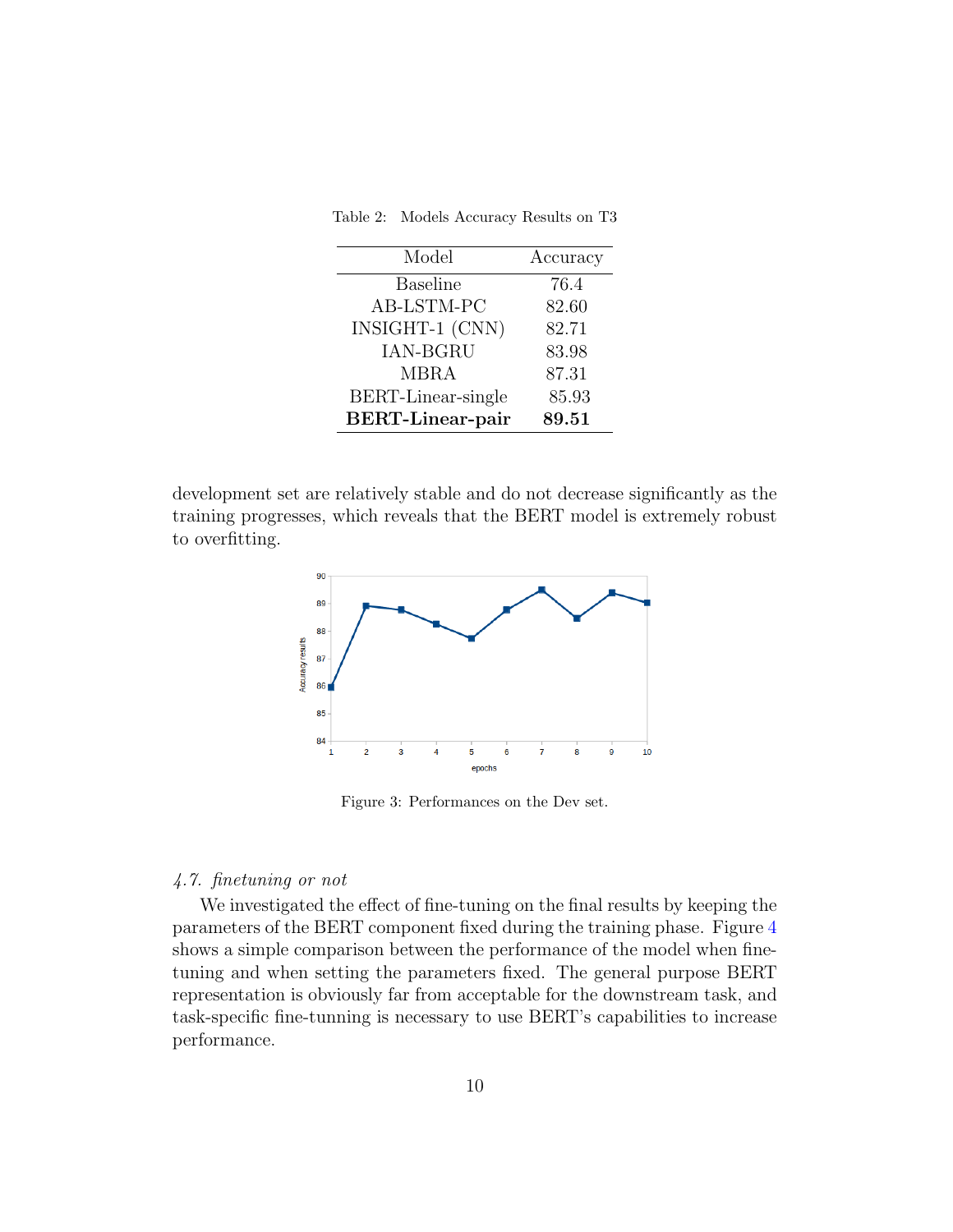

<span id="page-10-3"></span>Figure 4: Effect of fine-tuning BERT.

## 5. Conclusion

In this paper, we explored the modeling capabilities of contextual embeddings from the pre-trained BERT model with the benefit of sentence pair input on the Arabic ABSA task. specifically, we examined the incorporation of the BERT embedding component with a simple linear classification layer and extensive experiments were performed on the Arabic hotel review dataset. The experimental results show that despite the simplicity of our model, it surpassed the state-of-the-art works, and is robust to overfitting.

## References

- <span id="page-10-2"></span>[Al-Dabet u. a. 2021] AL-DABET, Saja; TEDMORI, Sara; MOHAMMAD, AL-Smadi: Enhancing Arabic Aspect-Based Sentiment Analysis Using Deep Learning Models. In: *Computer Speech & Language* (2021), S. 101224
- <span id="page-10-0"></span>[Al-Smadi u. a. 2018] AL-SMADI, Mohammad; QAWASMEH, Omar; AL-Ayyoub, Mahmoud ; Jararweh, Yaser ; Gupta, Brij: Deep recurrent neural network vs. support vector machine for aspect-based sentiment analysis of Arabic hotels' reviews. In: Journal of computational science 27 (2018), S. 386–393
- <span id="page-10-1"></span>[Al-Smadi u. a. 2019] Al-Smadi, Mohammad ; Talafha, Bashar ; Al-Ayyoub, Mahmoud ; Jararweh, Yaser: Using long short-term memory deep neural networks for aspect-based sentiment analysis of Arabic reviews.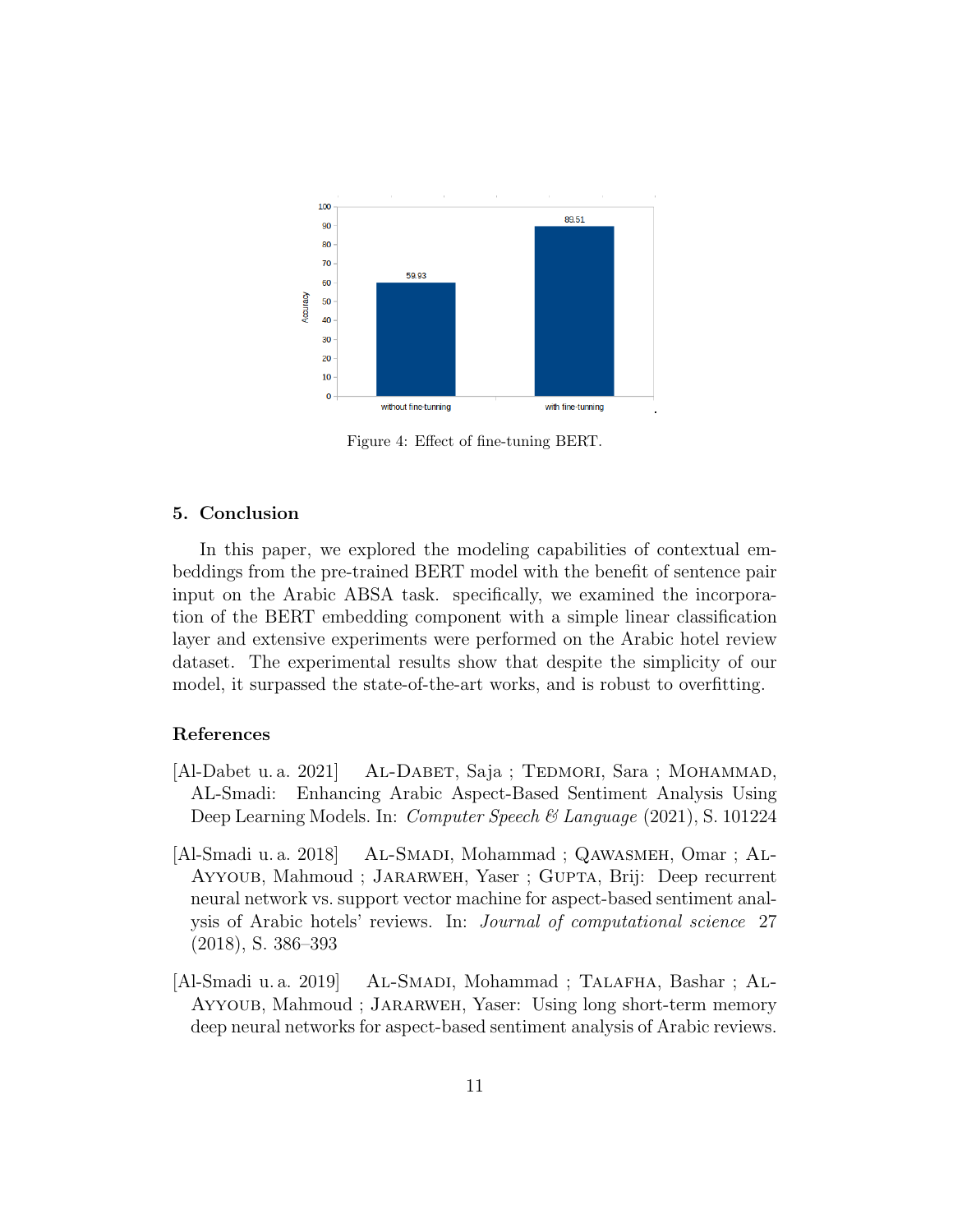In: International Journal of Machine Learning and Cybernetics 10 (2019), Nr. 8, S. 2163–2175

- <span id="page-11-2"></span>[Algihab u. a. 2019] ALGIHAB, Wajdan; ALAWWAD, Noura; ALDAWish, Anfal ; AlHumoud, Sarah: Arabic Speech Recognition with Deep Learning: A Review. In: International Conference on Human-Computer Interaction Springer (Veranst.), 2019, S. 15–31
- <span id="page-11-3"></span>[Alsharhan und Ramsay 2020] Alsharhan, Eiman ; Ramsay, Allan: Investigating the effects of gender, dialect, and training size on the performance of Arabic speech recognition. In: Language Resources and Evaluation 54 (2020), Nr. 4, S. 975–998
- <span id="page-11-1"></span>[Ameur u. a. 2017] Ameur, Mohamed Seghir H. ; Meziane, Farid ; Guessoum, Ahmed: Arabic machine transliteration using an attention-based encoder-decoder model. In: Procedia Computer Science 117 (2017), S. 287– 297
- <span id="page-11-7"></span>[Bhoi und Joshi 2018] Bhoi, Amlaan ; Joshi, Sandeep: Various approaches to aspect-based sentiment analysis. In: arXiv preprint arXiv:1805.01984 (2018)
- <span id="page-11-4"></span>[Chen u. a. 2017] Chen, Peng ; Sun, Zhongqian ; Bing, Lidong ; Yang, Wei: Recurrent attention network on memory for aspect sentiment analysis. In: Proceedings of the 2017 conference on empirical methods in natural language processing, 2017, S. 452–461
- <span id="page-11-5"></span>[Devlin u. a. 2018] Devlin, Jacob ; Chang, Ming-Wei ; Lee, Kenton ; Toutanova, Kristina: Bert: Pre-training of deep bidirectional transformers for language understanding. In: arXiv preprint arXiv:1810.04805 (2018)
- <span id="page-11-6"></span>[Hoang u. a. 2019] Hoang, Mickel ; Bihorac, Oskar A. ; Rouces, Jacobo: Aspect-based sentiment analysis using bert. In: Proceedings of the 22nd Nordic Conference on Computational Linguistics, 2019, S. 187–196
- <span id="page-11-0"></span>[Hu und Liu 2004] Hu, Minqing ; Liu, Bing: Mining and summarizing customer reviews. In: Proceedings of the tenth ACM SIGKDD international conference on Knowledge discovery and data mining, 2004, S. 168–177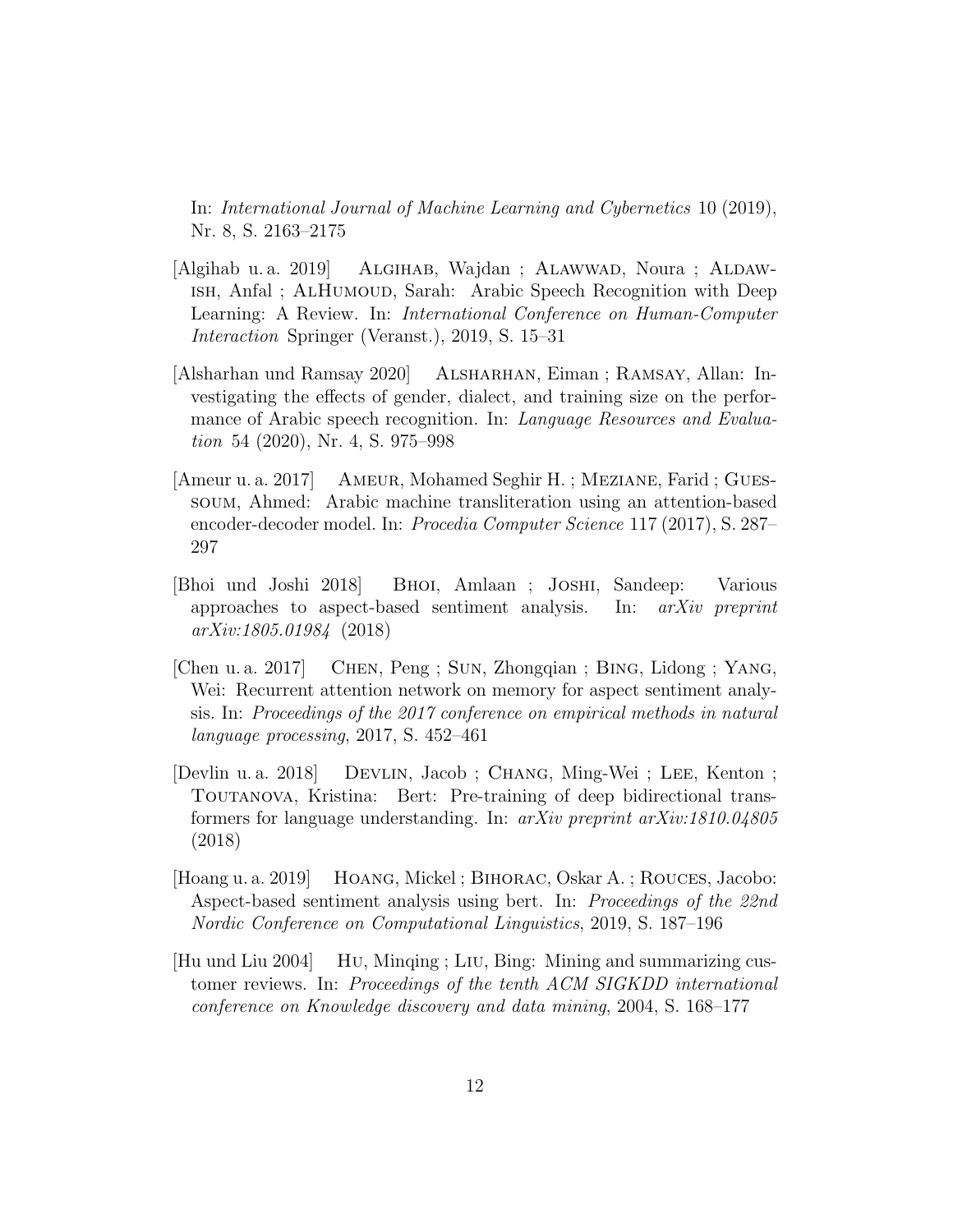- <span id="page-12-2"></span>[Jiang u. a. 2011] Jiang, Long ; Yu, Mo ; Zhou, Ming ; Liu, Xiaohua ; Zhao, Tiejun: Target-dependent Twitter Sentiment Classification. In: Proceedings of the 49th Annual Meeting of the Association for Computational Linguistics: Human Language Technologies. Portland, Oregon, USA : Association for Computational Linguistics, Juni 2011, S. 151–160. – URL <https://www.aclweb.org/anthology/P11-1016>
- <span id="page-12-1"></span>[Khalifa und Shaalan 2019] KHALIFA, Muhammad; SHAALAN, Khaled: Character convolutions for Arabic Named Entity Recognition with Long Short-Term Memory Networks. In: *Computer Speech & Language* 58 (2019), S. 335–346
- <span id="page-12-3"></span>[Kiritchenko u. a. 2014] Kiritchenko, Svetlana ; Zhu, Xiaodan ; CHERRY, Colin; MOHAMMAD, Saif: Nrc-canada-2014: Detecting aspects and sentiment in customer reviews. In: Proceedings of the 8th international workshop on semantic evaluation (SemEval 2014), 2014, S. 437–442
- <span id="page-12-0"></span>[Kwaik u. a. 2019] Kwaik, Kathrein A. ; Saad, Motaz ; Chatzikyriakidis, Stergios ; Dobnik, Simon: LSTM-CNN Deep Learning Model for Sentiment Analysis of Dialectal Arabic. In: International Conference on Arabic Language Processing Springer (Veranst.), 2019, S. 108–121
- <span id="page-12-6"></span>[Li u. a. 2019] Li, Xin ; Bing, Lidong ; Zhang, Wenxuan ; Lam, Wai: Exploiting BERT for end-to-end aspect-based sentiment analysis. In: arXiv preprint arXiv:1910.00883 (2019)
- <span id="page-12-4"></span>[Ma u. a. 2017] Ma, Dehong ; Li, Sujian ; Zhang, Xiaodong ; Wang, Houfeng: Interactive attention networks for aspect-level sentiment classification. In:  $arXiv$  preprint  $arXiv:1709.00893$  (2017)
- <span id="page-12-7"></span>[Nurifan u. a. 2019] Nurifan, Farza ; Sarno, Riyanarto ; Sungkono, Kelly R.: Aspect Based Sentiment Analysis for Restaurant Reviews Using Hybrid ELMo-Wikipedia and Hybrid Expanded Opinion Lexicon-SentiCircle. In: International Journal of Intelligent Engineering and Systems 12 (2019), Nr. 6, S. 47–58
- <span id="page-12-5"></span>[Peters u. a. 2018] PETERS, Matthew E. ; NEUMANN, Mark ; IYYER, Mohit; GARDNER, Matt; CLARK, Christopher; LEE, Kenton; ZETTLEmoyer, Luke: Deep contextualized word representations. In: arXiv preprint arXiv:1802.05365 (2018)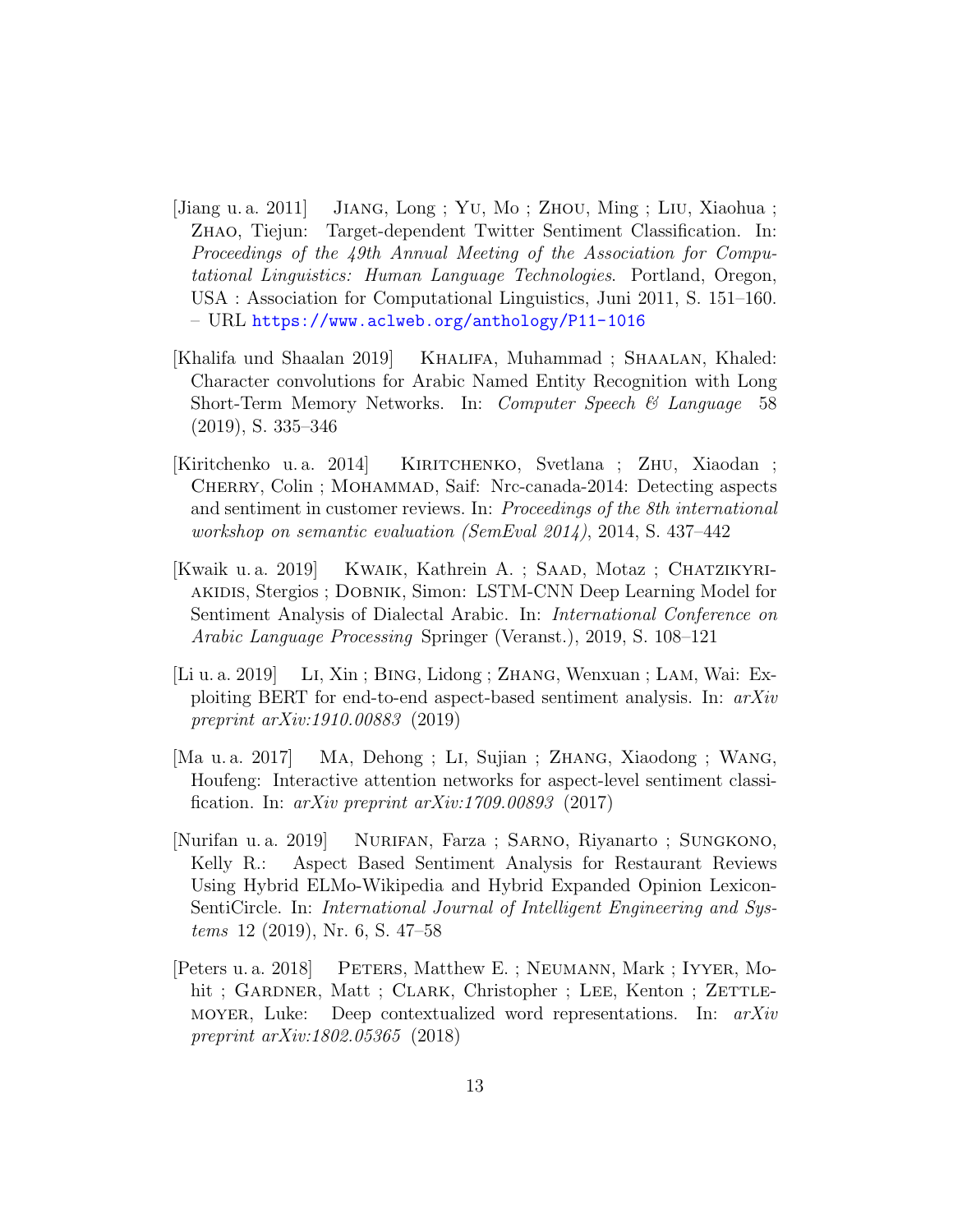- <span id="page-13-2"></span>[Pontiki u. a. 2016] Pontiki, Maria ; Galanis, Dimitrios ; Papageorgiou, Haris ; Androutsopoulos, Ion ; Manandhar, Suresh ; Al-SMADI, Mohammad ; AL-AYYOUB, Mahmoud ; ZHAO, Yanyan ; QIN, Bing ; DE CLERCQ, Orphée u. a.: Semeval-2016 task 5: Aspect based sentiment analysis. In: International workshop on semantic evaluation, 2016, S. 19–30
- <span id="page-13-1"></span>[Pontiki u. a. 2015] PONTIKI, Maria ; GALANIS, Dimitrios ; PAPAGEORgiou, Harris ; Manandhar, Suresh ; Androutsopoulos, Ion: Semeval-2015 task 12: Aspect based sentiment analysis. In: Proceedings of the 9th international workshop on semantic evaluation (SemEval 2015), 2015, S. 486–495
- <span id="page-13-0"></span>[Pontiki u. a. 2014] Pontiki, Maria ; Galanis, Dimitris ; Pavlopoulos, John ; PAPAGEORGIOU, Harris ; ANDROUTSOPOULOS, Ion ; MANANDhar, Suresh: SemEval-2014 Task 4: Aspect Based Sentiment Analysis. In: Proceedings of the 8th International Workshop on Semantic Evaluation (SemEval 2014). Dublin, Ireland : Association for Computational Linguistics, August 2014, S. 27–35. – URL [https://www.aclweb.org/](https://www.aclweb.org/anthology/S14-2004) [anthology/S14-2004](https://www.aclweb.org/anthology/S14-2004)
- <span id="page-13-3"></span>[Poria u. a. 2016] Poria, Soujanya ; Cambria, Erik ; Gelbukh, Alexander: Aspect extraction for opinion mining with a deep convolutional neural network. In: Knowledge-Based Systems 108 (2016), S. 42–49
- <span id="page-13-4"></span>[Radford u. a. 2018] Radford, Alec ; Narasimhan, Karthik ; Salimans, Tim; SUTSKEVER, Ilya: Improving language understanding by generative pre-training. (2018)
- <span id="page-13-6"></span>[Ruder u. a. 2016a] Ruder, Sebastian ; Ghaffari, Parsa ; Breslin, John G.: A hierarchical model of reviews for aspect-based sentiment analysis. In:  $arXiv$  preprint  $arXiv:1609.02745$  (2016)
- <span id="page-13-5"></span>[Ruder u. a. 2016b] Ruder, Sebastian ; Ghaffari, Parsa ; Breslin, John G.: Insight-1 at semeval-2016 task 5: Deep learning for multilingual aspect-based sentiment analysis. In: arXiv preprint arXiv:1609.02748 (2016)
- <span id="page-13-7"></span>[Safaya u. a. 2020] Safaya, Ali ; Abdullatif, Moutasem ; Yuret, Deniz: KUISAIL at SemEval-2020 Task 12: BERT-CNN for Offensive Speech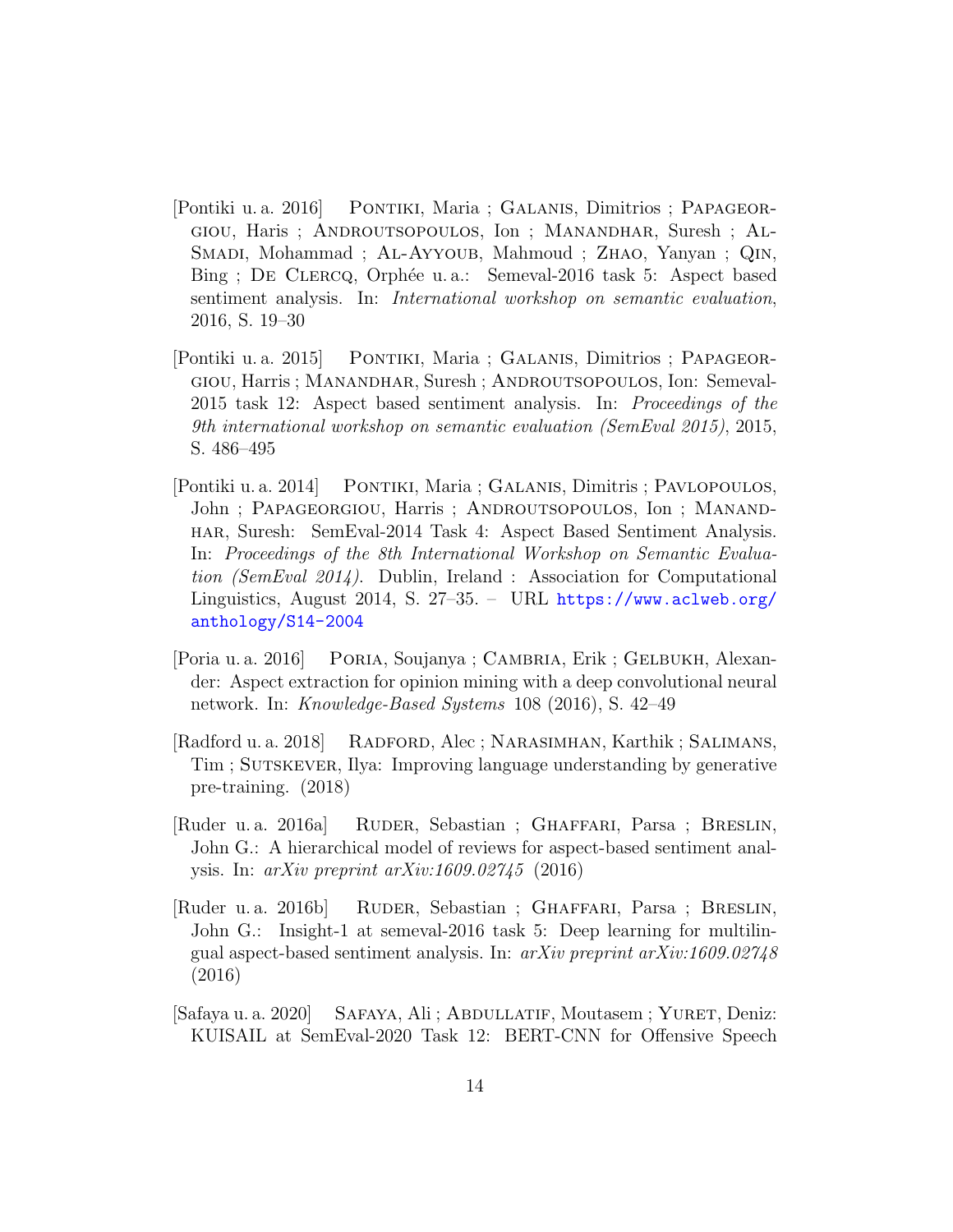Identification in Social Media. In: Proceedings of the Fourteenth Workshop on Semantic Evaluation. Barcelona (online) : International Committee for Computational Linguistics, Dezember 2020, S. 2054–2059. – URL [https:](https://www.aclweb.org/anthology/2020.semeval-1.271) [//www.aclweb.org/anthology/2020.semeval-1.271](https://www.aclweb.org/anthology/2020.semeval-1.271)

- <span id="page-14-7"></span>[Sun u. a. 2019] Sun, Chi ; Huang, Luyao ; Qiu, Xipeng: Utilizing BERT for aspect-based sentiment analysis via constructing auxiliary sentence. In: arXiv preprint arXiv:1903.09588 (2019)
- <span id="page-14-0"></span>[Tang u. a. 2015] Tang, Duyu ; Qin, Bing ; Feng, Xiaocheng ; Liu, Ting: Effective LSTMs for target-dependent sentiment classification. In:  $arXiv$ preprint arXiv:1512.01100 (2015)
- <span id="page-14-4"></span>[Tang u. a. 2016] Tang, Duyu ; Qin, Bing ; Liu, Ting: Aspect level sentiment classification with deep memory network. In: *arXiv preprint* arXiv:1605.08900 (2016)
- <span id="page-14-6"></span>[Tay u. a. 2017] Tay, Yi ; Tuan, Luu A. ; Hui, Siu C.: Dyadic memory networks for aspect-based sentiment analysis. In: Proceedings of the 2017 ACM on Conference on Information and Knowledge Management, 2017, S. 107–116
- <span id="page-14-5"></span>[Tay u. a. 2018] Tay, Yi ; Tuan, Luu A. ; Hui, Siu C.: Learning to attend via word-aspect associative fusion for aspect-based sentiment analysis. In: Proceedings of the AAAI conference on artificial intelligence Bd. 32, 2018
- <span id="page-14-1"></span>[Wang u. a. 2016] Wang, Yequan ; Huang, Minlie ; Zhu, Xiaoyan ; Zhao, Li: Attention-based LSTM for aspect-level sentiment classification. In: Proceedings of the 2016 conference on empirical methods in natural language processing, 2016, S. 606–615
- <span id="page-14-3"></span>[Weston u. a. 2014] WESTON, Jason; CHOPRA, Sumit; BORDES, Antoine: Memory networks. In: arXiv preprint arXiv:1410.3916 (2014)
- <span id="page-14-8"></span>[Xu u. a. 2019] Xu, Hu ; Liu, Bing ; Shu, Lei ; Yu, Philip S.: BERT post-training for review reading comprehension and aspect-based sentiment analysis. In:  $arXiv$  preprint  $arXiv:1904.02232$  (2019)
- <span id="page-14-2"></span>[Yang u. a. 2017] Yang, Min ; Tu, Wenting ; Wang, Jingxuan ; Xu, Fei; CHEN, Xiaojun: Attention based LSTM for target dependent sentiment classification. In: Proceedings of the AAAI Conference on Artificial Intelligence Bd. 31, 2017